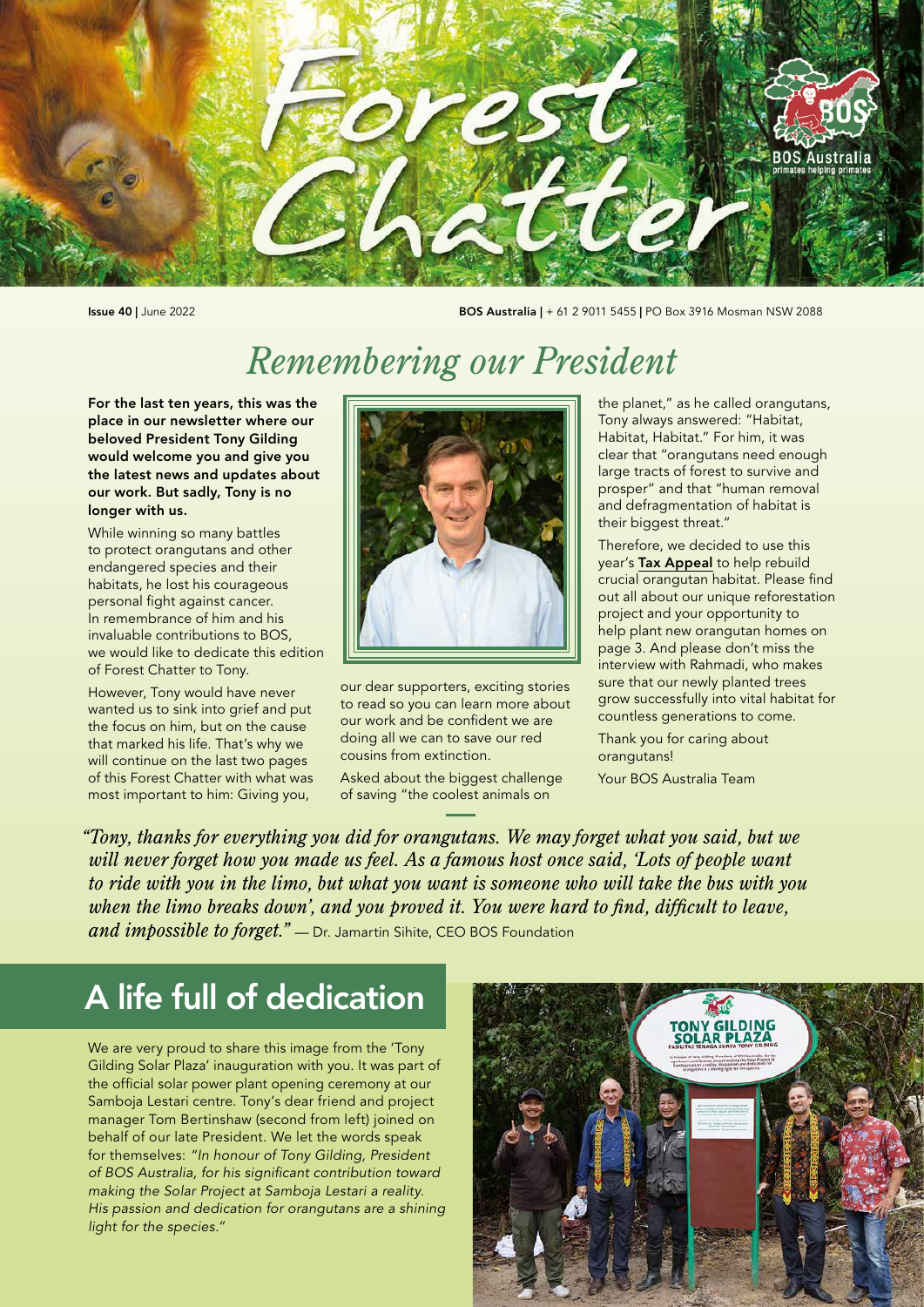

# Big shoes to fill

It was Tony's wish to hand over the presidency to our former vice president Kerin Welford. We asked her about Tony's legacy and the challenges moving forward.

### How would you want our supporters to remember Tony?

Tony was a true visionary, conservationist and environmentalist. He volunteered countless hours, ensuring the protection and restoration of vast rainforest areas in Australia and overseas. Tony helped tremendously in protecting endangered species and their habitats, which will have an impact not only now but well into the future.

### Tony worked tirelessly until the very end to save orangutans. How crucial was he for BOS?

During his almost 13 years with BOS Australia, Tony was instrumental in delivering significant revenue to the BOS Foundation totalling over three million Australian dollars.

It was because of his engagement that we secured Salat Nusa Island as a pristine pre-release site and orangutan conservation area. And he drove the trailblazing Samboja Lestari Solar Power Project, saving 150,000 kilograms of CO2 per year.

Tony's huge commitment, leadership, stewardship, passion and wisdom he gave towards the BOS Foundation, its partners, BOS Australia and the orangutans helped make the organisation what it is today.

#### Tony left you big shoes to fill. How will you continue his work?

At BOS Australia, we want to make sure Tony's legacy remains well into the future, keeping his vision and memory alive.

We will continue to identify and implement vital infrastructure projects at our sanctuaries to ensure we can secure the future of orangutans and other species who come into our care by rehabilitating and releasing healthy

orangutans back into the wild and also allowing orangutans who may not be able to be released to live out their lives in safety being cared for by our specialist teams.

We will continue to advocate for our orangutan cousins by procuring, regenerating and protecting vast areas of Indonesian forest habitats, which will remain forever unspoiled. as areas where orangutans and other endangered species can be released and have a place to call home.

And most of all, we will continue to respond to the needs of these incredible great apes as a unique species, ensuring they never become extinct in the wild by being their voice, their advocates and their guardians.

We look to you, our wonderful supporters, to help us keep Tony's vision alive as part of the BOS Australia family by walking with us to secure the future of orangutans now and forever.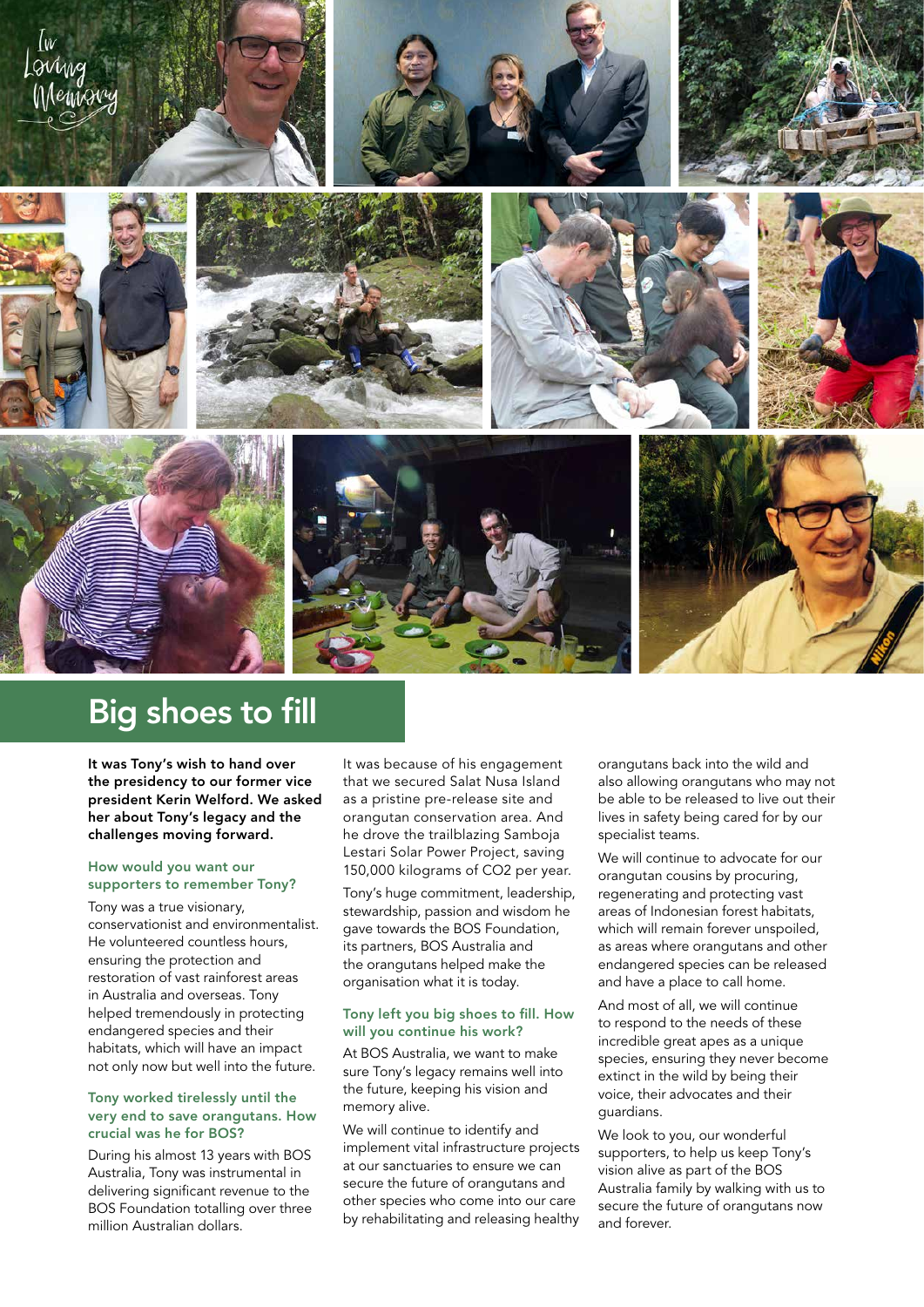# Building new forest homes

Like us, orangutans need a safe place where they find enough food, water, shelter, and room to roam and raise their offspring. But orangutan homes vanish at an alarming rate. In the past 50 years, we have lost over 80 per cent of the Bornean orangutan population, mainly due to habitat loss.

"Orangutans are the coolest animals on the planet. They are cute, majestic, smart, peaceful and mischievous, but so vulnerable if we take them for granted and don't protect their forest home." For our former President Tony Gilding, it was always clear that we need to do more than rescuing, rehabilitating and releasing orangutans. Knowing that the healthiest and happiest orangutan will always be the one we don't need to rescue in the first place, Tony emphasized that "orangutans need enough large tracts of forest to survive and prosper" and that "human removal and defragmentation of habitat is their biggest threat."

Our solutions to stop the rapid decline of orangutan habitats are manifold and range from securing safe release sites for our rehabilitated orangutans to protecting and conserving vast forested areas for the remaining wild populations.

Especially our Mawas Conservation Program is a beacon of hope in the fight against habitat loss. It consists of 309,000 hectares of peatland and is home to the largest known wild population of orangutans. Around 2550 individuals call the Mawas their home, and we work on various levels to protect them and their habitat.

Peatlands are unique in many ways. First, they are characterized by continuous or seasonal flooding across the forest floor. These conditions can leave the biotic components waterlogged, impacting the decomposition and, in some cases, thousands of years later, creating peat swamp forests like in our Mawas Conservation Area.

Besides being a critical orangutan habitat, peatlands are of global importance as a carbon reservoir and biodiversity conservation site. They store twice as much carbon as all the world's forests combined with the wide variety of plants uptaking carbon from the atmosphere and providing us with fresh air.

The vegetation also helps regulate the water cycle and mitigate runoff, ultimately maintaining the water table and preventing flooding. So, as areas are deforested, they slowly dry out, which increases the likelihood of dangerous floods and puts them at risk for another disaster: wildfires - one of the major threats for orangutans.

The solution seems simple: Planting as many trees as fast as possible to keep up with the decline. Yes, we need to plant trees. But we need to do it sustainably so that orangutans can thrive in their new homes well into the future.

So how do we tackle the challenge of reforesting degraded areas? First, we make sure we work together with indigenous communities bordering our project. Without the locals on our side, we couldn't protect and save orangutans from extinction. In addition, their traditional knowledge about the rainforest and its inhabitants is crucial for our work.

On the other hand, we need to make sure they make a living while protecting and conserving precious orangutan habitats, for example, by finding timber alternatives, educating them and offering jobs. As part of the team, local workers collect, care for and plant seedlings, and they monitor and protect the area against illegal logging and forest fires.

Maintaining the newly planted forest is another crucial part of each project. We are not just planting trees; we make sure they become vital orangutan habitats. Hence, if you support one of our reforestation projects, you also provide five years of care. And you can be sure that we plant native, mostly endangered varieties, which provide food for orangutans and bring back thousands of other species critical to a healthy ecosystem.

Only with this holistic approach will the seedlings we are planting become a source of food and shelter within as little as ten years. Then we will see mums with their newborn babies raising the next generation of wild orangutans.









### Will you help us build new homes for orangutans?

For this year's tax appeal, we have an ambitious goal: We want to raise \$110,000 to reforest at least 60 hectares of land within our Mawas Conservation Program. And you are a crucial part of achieving this mission.

By supporting our Mawas reforestation project, you help protect an estimated 2550 wild orangutans and rebuild orangutan habitat for generations to come.

Please [give today](http://bit.ly/BOSATaxAppeal) and have your gift matched instantly. Plant twice as many trees with just one donation and give orangutans a new wild home to thrive and survive!